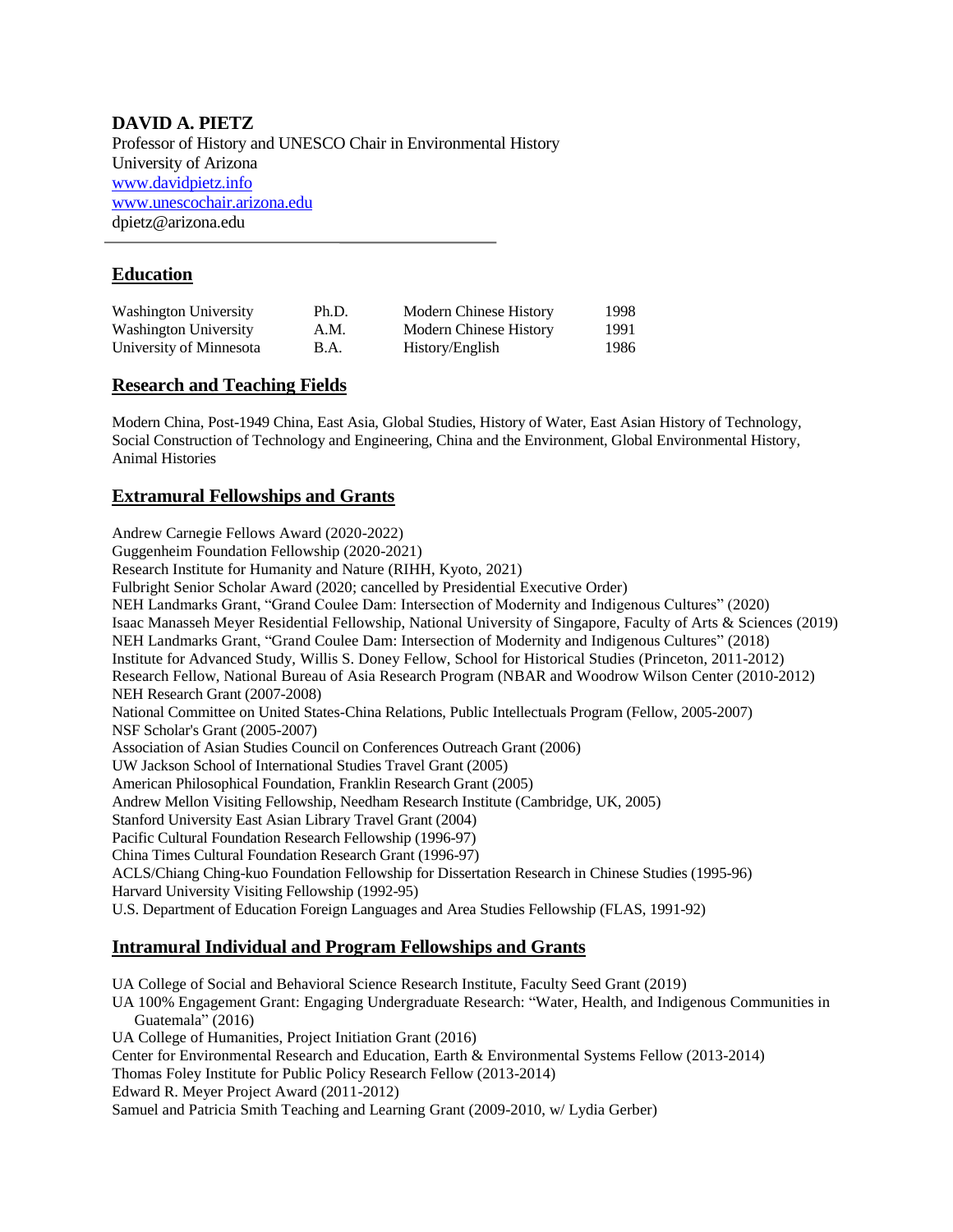College of Liberal Arts Berry Family Faculty Excellence Fellow Award (2008-2010) Office of Research Initiation of Collaboration Grant (2008) Teaching Assistant in Distance Education Grant (2006-08, w/ John Kicza, 2-year TA funding) CLA Dean's Department Innovation Grant (2005, w/ Noriko Kawamura) Provost's Teaching and Learning Improvement Grant (2004) University Faculty Seed Grant (2003) Edward R. Meyer Project Development Award (2003) College of Liberal Arts Travel Grant (2003)

## **Awards, Recognition, Honors, etc.**

UA Academic Leadership Institute (2016-2017) Cecil B. Curry Book Award (Association of Global South Studies, 2016; for *The Yellow River*) WSU College of Liberal Arts Outstanding Achievement in Int'l Research, Teaching & Service Award (2010-11) WSU University College Common Reading Program Excellence Award (2011) WSU College of Liberal Arts Berry Family Faculty Excellence Fellow Award (2008-2010) Distinguished Member, The National Society of Collegiate Scholars (award: 2005) Harvard University Derek Bok Certificate of Distinction in Teaching (Spring, 1996)

#### **Professional Experience**

| 2019-        | Distinguished Visiting Professor, Zhejiang Normal University (China)                    |
|--------------|-----------------------------------------------------------------------------------------|
| 2019-        | Guest Professor, Department of History, Hubei University                                |
| 2016-        | Professor, University of Arizona                                                        |
| $2016-$      | Faculty Associate, Udall Center for Public Policy Research, University of Arizona       |
| $2015 -$     | UNESCO Chair in Environmental History, University of Arizona                            |
| 2014-20      | Director, Global Studies Program, University of Arizona                                 |
| 2014-16      | Associate Professor of East Asian Studies, University of Arizona                        |
| 2007-2014    | Associate Professor of History, Washington State University (early tenure)              |
| 2005-2014    | Director, Asia Program, Washington State University                                     |
| 2009-11      | Director, Global Studies, Washington State University                                   |
| 2008-2009    | Director, Graduate Studies, Department of History                                       |
| 2002-2007    | Assistant Professor of History, Washington State University                             |
| 2000-2002    | Assistant Professor of History, Assumption College                                      |
| 1997-2002    | Research Associate, Fairbank Center for East Asian Research, Harvard University         |
| 1997-98      | Visiting Assistant Professor of History, Clark University                               |
| Spring, 1998 | Visiting Instructor of History, Tufts University (concurrent with appointment at Clark) |
| Fall, 1997   | Visiting Instructor of History, Tufts University                                        |
| Spring, 1997 | Head Teaching Fellow, Department of History, Harvard University                         |
| Fall, 1996   | Teaching Fellow, Department of History, Harvard University                              |

#### **Publications: Books**

*Death and Life on the Yangtze: Extinction, Conservation, and Environmental Change in Modern China* (under contract with Harvard University Press).

*Water and Human Societies: A Sourcebook* (under contract with Palgrave) (co-editor with Dorothy Zeisler-Vrlasted).

*The Environmental History of Modern China* (under contract with Cambridge University Press).

*Landscape Change and Resource Utilization in East Asia: Perspectives from Environmental History* (London: Routledge, 2018) (co-edited with Liu Ts'ui-jung and Andrea Janku).

*The Yellow River: The Problem of Water in Modern China* (Cambridge: Harvard University Press, 2015).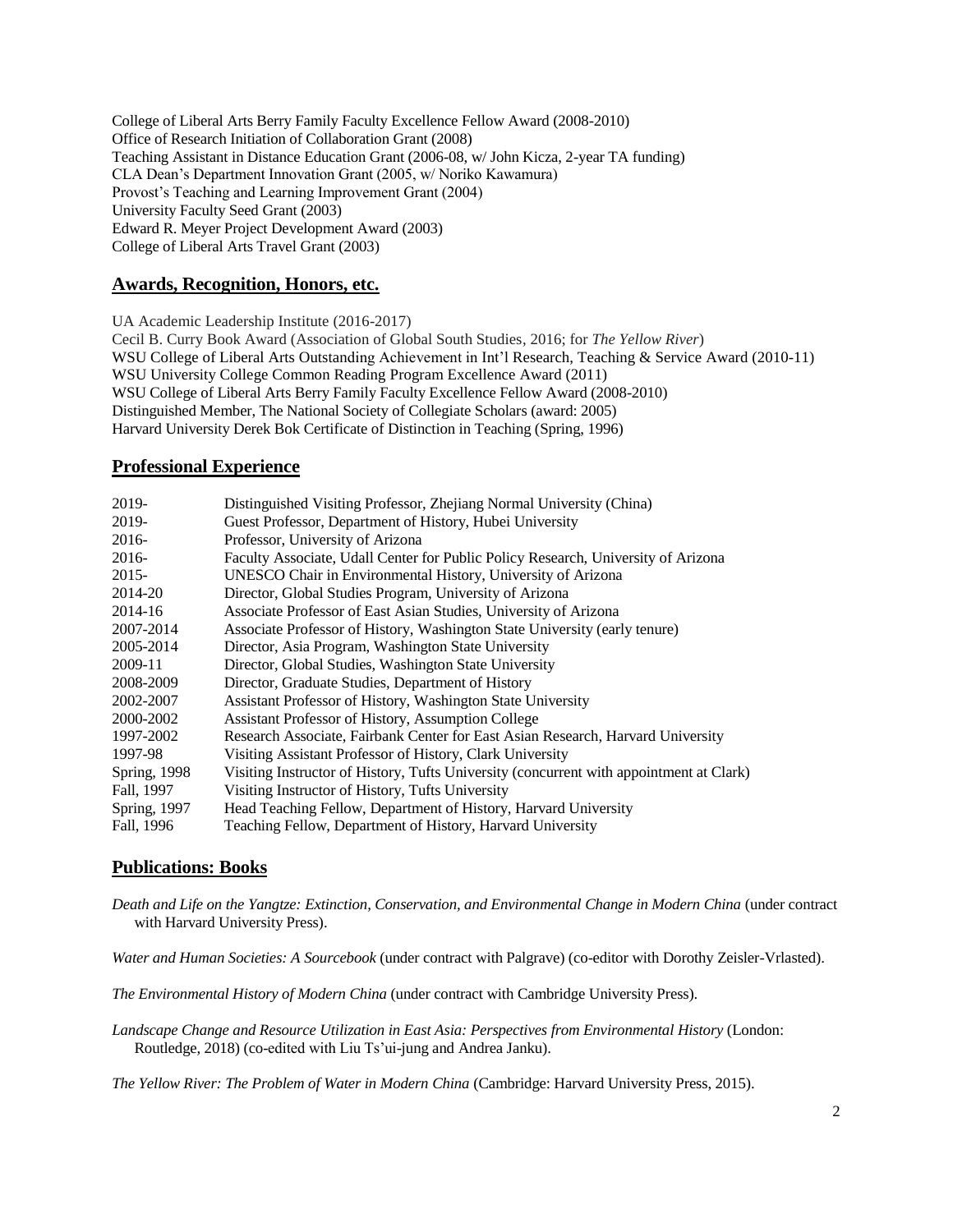Above, translated into Chinese: 黄河之水: 蜿蜒中的现代中国 (北京: 中国政法大学出版社, 2017); translated by Jiang Zhiqin.

*Engineering the State: The Huai River and Reconstruction in Nationalist China* (New York: Routledge, 2002, 2017).

- Above translated into Chinese: 工程国家: 民国时期的淮河治理及国家建设 (南京: 江苏人民出版社, 2011); translated by Jiang Zhiqin.
- *State and Economy in Republican China: A Handbook for Scholars*, 2 vols. (Cambridge: Harvard University Asia Center, 2001) (co-editor with James Shih, William Kirby, and Lin Manhong).

#### **Publications: Book Chapters and Journal Articles**

- "China's Modern Environmental History," in Pamela Crossley, ed., *Handbook of Modern Chinese History* (Oxford University Press, forthcoming).
- "The Geography and Environment of China," *The Sage Handbook of Contemporary China* (London: Sage, 2018), 67-92
- "Writing the 20th Century History of Water on the North China Plain," in Ts'ui-jung Liu, Andrea Janku, and David Pietz, eds., *Landscape Changes and Resource Utilization in East Asia: Perspectives from Environmental History* (London: Routledge, 2018), 29-36.
- "China's Water Challenges: National and Global Implications," *Education About Asia* 22:2 (Fall 2017), 8-15.
- "The National, Regional, and International Dimensions of China's Water Crisis" in Michael Wills and Bob Hathaway, eds., *Rethinking Asian Security: New Threats for a New Century* (Woodrow Wilson Center Press, 2013).
- "Adaptation and Changes in Yellow River Management," in Quentin Grafton and Karen Hussey, eds., *Water Resources, Planning and Management: Challenges and Solutions* (Cambridge University Press, 2011; with Mark Giordano).
- "Researching the State and Engineering on the North China Plain," *Water History*, 2 (2010).
- "Yellow River Management: Continuity and Change," in François Molle and Philippus Wester, eds., *River Basins: Trajectories, Societies and Environments* (CABI, 2009).
- "The Past, Present, and Future of China's Energy Sector," in Andrew Erickson and Gabriel Collins, et al. eds., *China's Energy Strategy: The Impact on Beijing's Maritime Policies* (Naval Institute Press, 2008).
- "Huabei Pingyuan shang de guojia yu ziran, 1949-1999" [State and Nature on the North China Plain, 1949-1999], in Wang Lihua, ed., *Zhongguo lishi shangde huanjing yu shehui* [Environment and Society in Chinese History] (Sanlian Publishing House, 2007).
- "A Continuing Stream? Huai River Management in the First Decade of the People's Republic of China," in Niu Darong and William Kirby, eds., *China's Interactions with the World: Internationalization, Internalization, \ Externalization* (Beijing: Henan Renmin Chubanshe, 2007), 439-460.
- "Controlling the Waters in Twentieth Century China: The Nationalist State and the Huai River," in Terje Tvedt and Eva Jacobson, eds., *A History of Water: Water Control and River Biographies* (I.B. Tauris, 2006).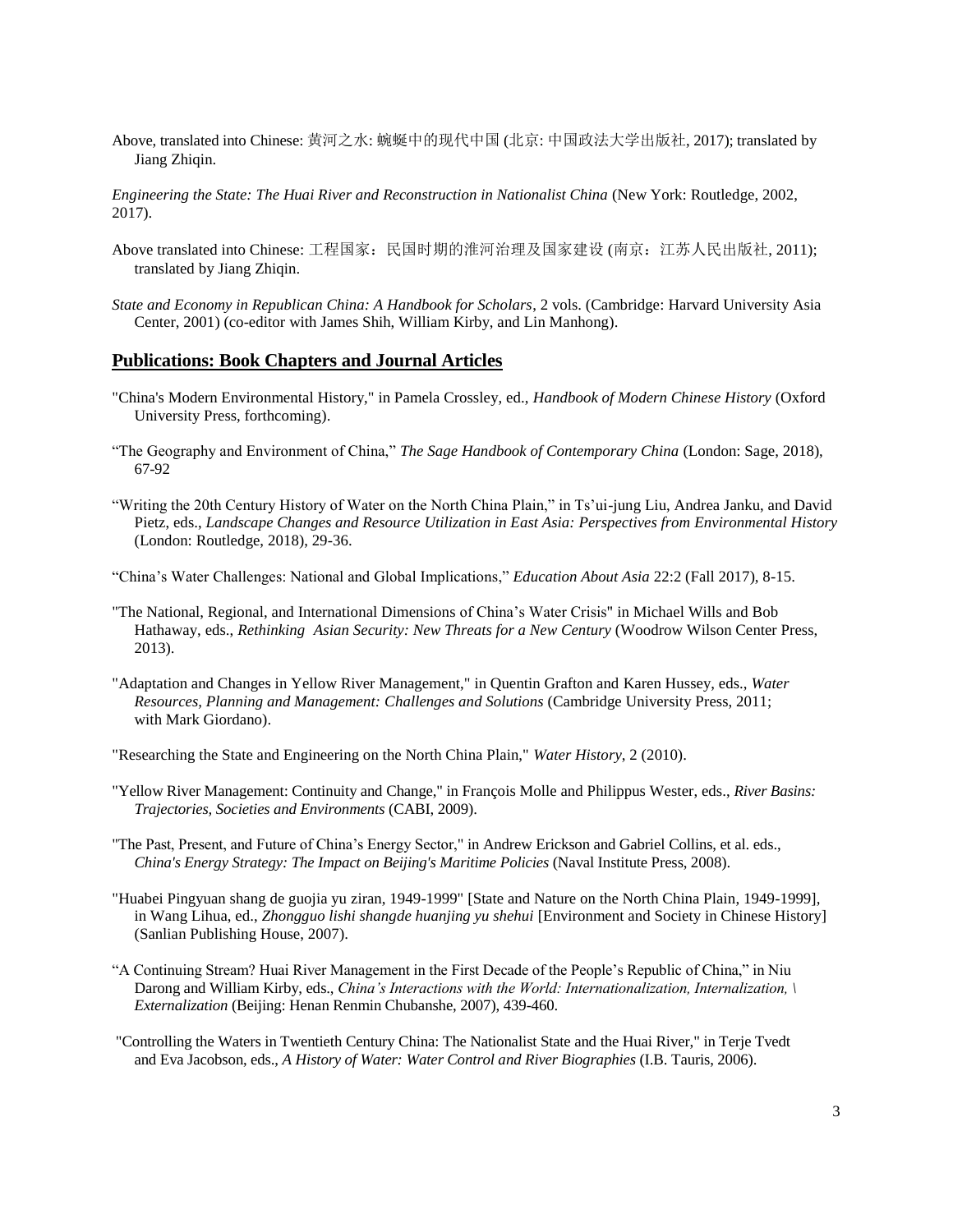"China's Oil Products Demand," *Oil and Gas Journal*, vol. 98.23 (June 5, 2000).

"China's Natural Gas Sector Generating Great Expectations," *Oil and Gas Journal*, vol. 98.23 (June 5, 2000).

"Zhang Jian yu Huaihe Shuili" [Zhang Jian and Huai River Conservancy], in Yan Xuexi, ed., *Jindai gaigejia zhangjian* [Zhang Jian: A Modern Reformer] (Nanjing: Jiangsu guji chubanshe, 1996).

#### **Other Studies**

- "The Yellow River: a history of China's water crisis," *China Dialogue* (https://www.chinadialogue.net/books/8134- The-Yellow-River-a-history-of-China-s-water-crisis/en), September 8, 2016.
- *"Sustainability of Engineered Rivers in Arid Lands (SERIDAS)* (co-PI, University of Texas and Houston Advanced Research Center, 2014-).
- *Fueling China: Oil and Gas Demand to 2010*, 105 pp., multi-client study prepared for Energy Security Analysis, Inc., 2000.
- "China's Strategic Petroleum Reserves: Present Realities and Future Directions," in *Global Strategic Petroleum Reserves*, study prepared by Energy Security Analysis, Inc. for the U.S. Department of Energy, 2002.

#### **Book Reviews and Encyclopedia Articles**

- Hongzhou Zhang and Mingjiang Li, eds., *China and Transboundary Water Politics in Asia Politics in Asia* (2018).
- Shellen Xiao Wu, *Empires of Coal: Fueling China's Entry into the Modern World Order, 1860–1920* in *American Historical Review in American Historical Review* 122:2 (March 2017), 502-503
- Micah S. Muscolino, *The Ecology of War in China: Henan Province, the Yellow River, and Beyond, 1938-1950* (Cambridge University, 2015), *Environmental History*, July 2017.
- Jiayan Zhang, *Coping with Calamity: Environmental Change and Peasant Response in Central China, 1736-1949*, Journal of Interdisciplinary History 46:3 (Winter 2016), 478-479
- Bryan Tilt, *Dams and Development in China: The Moral Economy of Water and Power 89:3* (September 2016), 633- 635.
- "The Yellow River: A History of China's Water Crisis," ChinaDialogue (August 19, 2015) https://www.chinadialogue.net/books/8134-The-Yellow-River-a-history-of-China-s-water-crisis/en
- "Yangzi River," *Encyclopedia of the Modern World* (Oxford University Press, 2008)
- "Water and Water Management: East Asia," *Encyclopedia of the Modern World* (Oxford University Press, 2008).
- Review of Mark Lewis, *The Flood Myths of Early China* (*Journal of Oriental Studies*, 41:2, 2007).
- Kenneth Pomeranz and Steven Topik, *The World that Trade Created: Society, Culture, and the World Economy, 1400 to the Present, World History Connected*, 4:1 (November 2006).

Hans van de Ven, *Nationalist China at War*, in *China Information*, xviii:1 (2004), pp. 352-353.

"In the Spirit of Zhang Jian: A Report on the Second International Symposium on Zhang Jian," *Chinese Business Histor*y, vol. 7, no.2 (Spring, 1996), pp.6-7.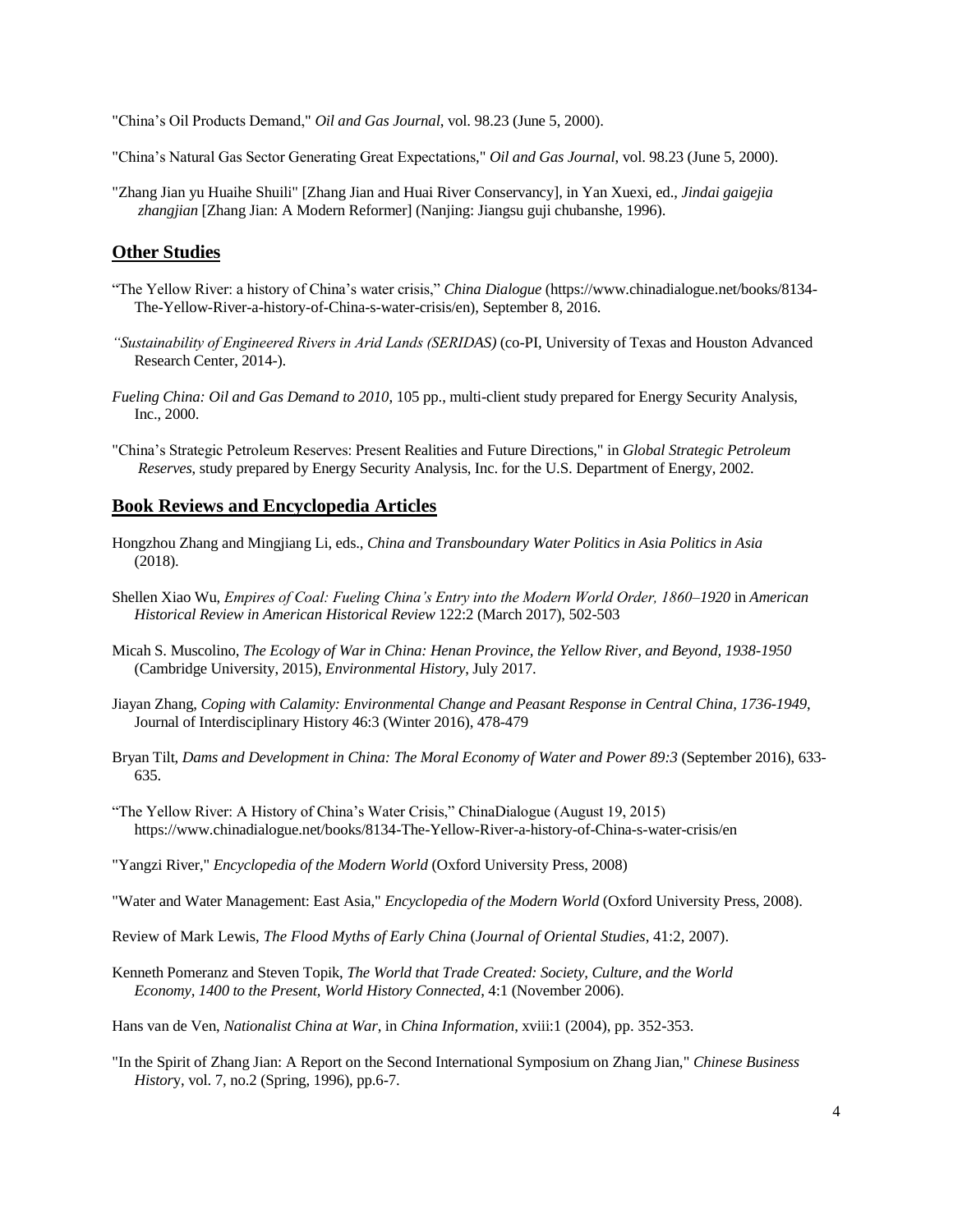## **Blind Reviews**

*Brill Pacific Affairs Water Alternatives Harvard Journal of Asiatic Studies Environmental Humanities Technology and Culture* University of Chicago Press *Asian Studies Review* Cambridge University Press Routledge (Taylor & Francis Group) *Frontiers of History in China* Global Water System Project, University of Bonn (program review) Oxford University Press *Environmental History* Palgrave-Macmillan *Water International Water History China Quarterly* Bond University Press *Modern China Cross-Currents: East Asian History and Culture Review*

#### **Invited Presentations (selected)**

- "Writing the History of Extinction and Conservation: The Freshwater Cetaceans of the Yangtze River" (History Departmental Seminar, National University of Singapore, September 18, 2019).
- "The Grand Coulee and the Global Promise of Dams" ("International Conference on Water and Civilization," Hubei University, May 9-12, 2019).
- "China's Yellow River: Managing Scarcity on the North China Plain" ("The Hydrosphere and Socioeconomics in Modern Asia Exploring a New Regional History Using a Database and Spatial Analysis," University of Tokyo, February 3-4, 2018).
- "The Yellow River: Temporal and Spatial Continuity and Change" (Keynote, "Workshop on Watersheds," La Trobe University, Melbourne, Australia, November 28-December 1, 2017)
- "China's Yellow River: Managing Scarcity on the North China Plain" (Hobart and William Smith Colleges, September 26, 2017)
- "The Socialist Tale of the Yellow River" (School of Arts and Sciences, University of Rochester, September 25, 2017).
- "The Baiji: Writing the History of Extinction on the Yangtze River," (Workshop on Water, Culture, and Society in Global Historical Perspective, May 12-14, 2016, Ohio State University).
- "Managing Scarcity: Water and Culture in Modern China" (Center for Chinese Studies Colloquium, University of California, Berkeley, March 1, 2016).
- "The Historical Foundations of China's Contemporary Water Challenges" (UA Department of Geography Colloquium presentation, November 14, 2015).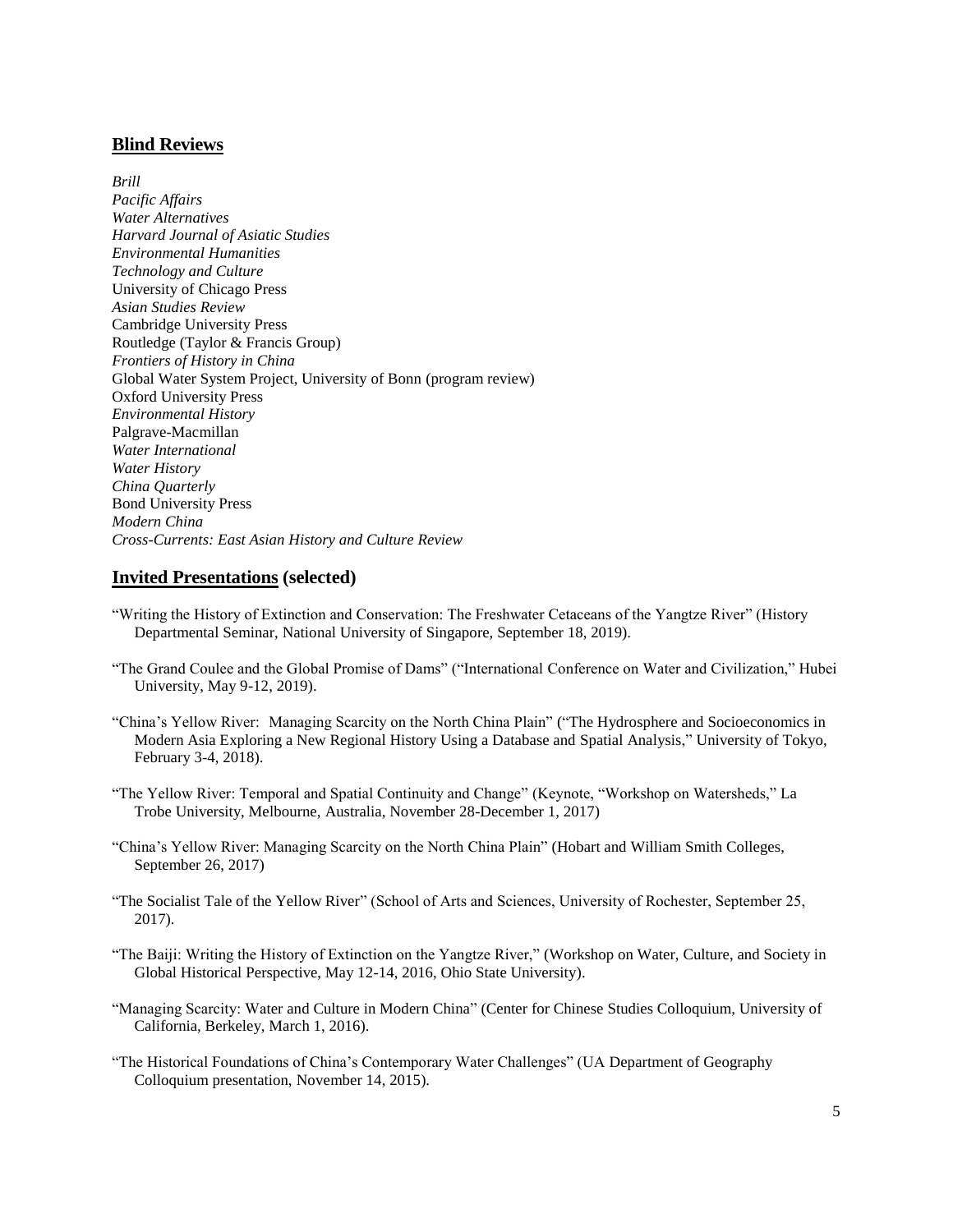"When the River Runs Clear: Water in Contemporary China" (Humanities Week, UA, October 9 2015)

- "Yellow River: The Problem of Water in Modern China" (Bryant University China Seminar Series, April 8, 2015).
- "Tradition and Transformation in China's Yellow River," ("Water in Asia: Science, Values, and Activism," Center for Asian Research, Arizona State University, March 27, 2013).
- "Researching Engineering on the North China Plain," (East Asian Seminar, Institute for Advanced Study, Princeton, October 29, 2012).
- "Historical Perspectives on Post 1949 Yellow River Management" (Workshop on "Roots of China Environmental Crisis," The British Inter-University China Centre and the White Rose East Asia Centre, University of Bristol, September 10. 2010).
- "Managing Scarcity: The Origins and Implications of China's Water Crisis" (Asia Policy Assembly: "Asia's Global Influence: How Is It Exercised? What Does It Mean?", Washington, DC, June 17-18, 2010)
- "Historical Roots of China's Yellow River Challenges" (symposium on "Half the World 2010: Energy and Environment in East Asia," Hobart & William Smith Colleges, Geneva, NY, February 26-27, 2010)
- "Engineering the Yellow River: Tradition and Transformation" (conference: "Reversing the Flow: Big Dams, People, and Power in Global Perspective," Center for Columbia River History, Vancouver, WA, November 6-7, 2009)
- "Asian Security in Economic Context" (Naval War College, Newport, R.I., September 16, 2009)
- "China's Energy Security" ("Energy Futures Symposium," University of San Diego, May 8, 2009).
- "Past as Present and Future: Managing Resources" ("In Search of Sustainable Humanosphere in Asia and Africa" Kyoto University, March 9-11, 2009)
- "The Economic Relationship between the U.S. and the Asia-Pacific Region: Challenges and Opportunities" (Naval War College, Newport, R.I., September 12, 2008)
- "China's Energy Dilemma" (Richard H. Foster Lecture, 37th Annual Frank Church Symposium on International Affairs, February 27-29, 2008, Idaho State University)
- "Ties that Bind? The Economics of U.S. and Asia-Pacific Relations" (Naval War College, Newport, R.I., September 12, 2007)
- "Using History to Understand Water Resources Management in China" (International Water Management Institute, August 14, 2007, Colombo, Sri Lanka)
- "China's Energy Outlook" ("Maritime Implications of China's Energy Security," Naval War College, Newport, \ R.I., December 3-4, 2006)
- "Internal Boundaries: Political-Economic Transformations and Huai River Conservancy in 20th Century China" (Workshop: "Challenges of a Trans-boundary World," University of California, Irvine, October 28-30, 2004)
- "A Continuous Stream? Huai River Management in the First Decade of the People's Republic," (Workshop on "Chinese Interactions with the World: Internationalization, Internalization, Externalization," Beijing University, June 18-20, 2004)

"Cross Currents: The Nationalist Government and the Huai River, 1927-1937" (Workshop on the \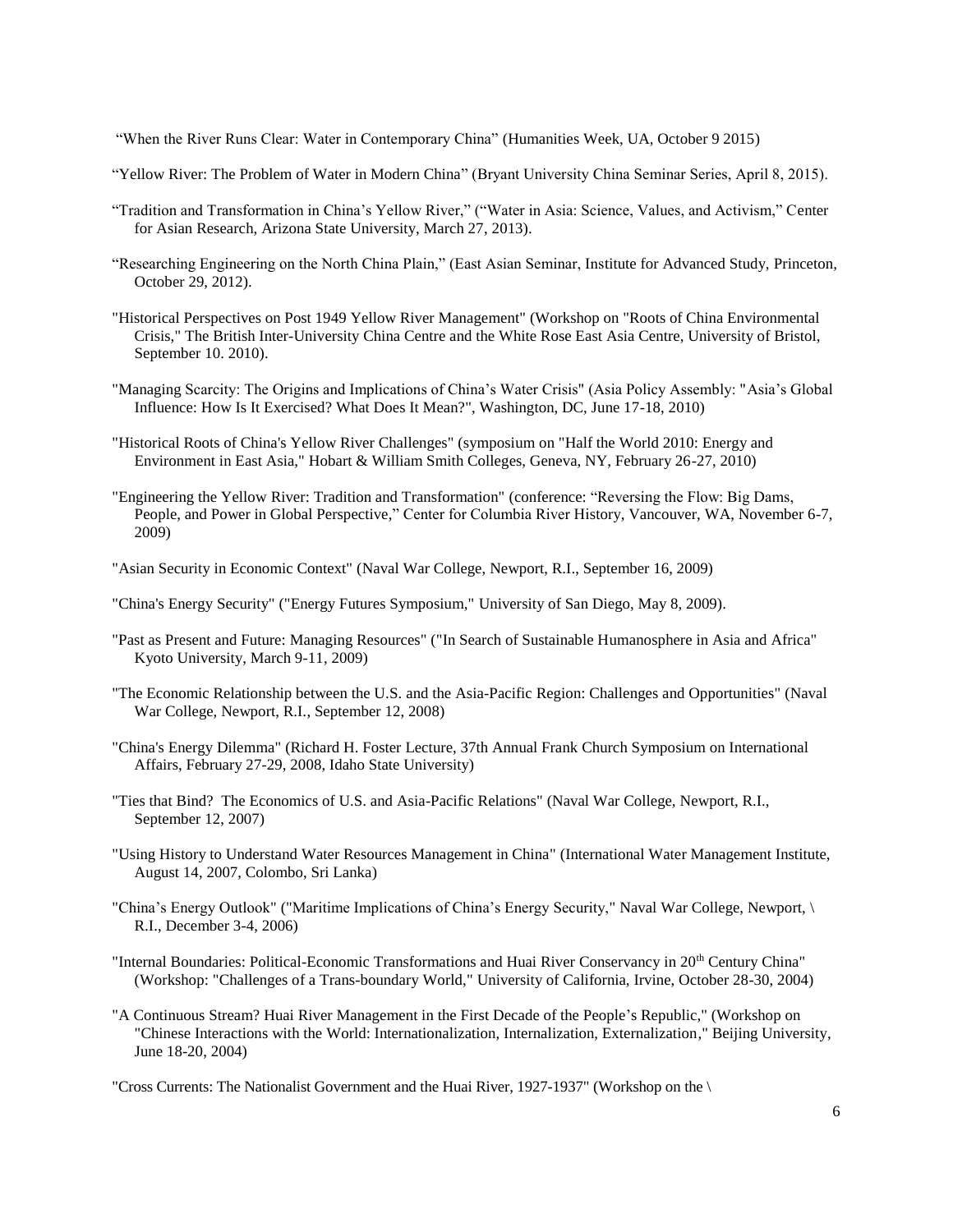Internationalization of China, Asia Center, Harvard University, August 24-27, 2000)

"China's New Energy Security Concerns," (Naval War College, March 23, 2000)

"The Sino-Japanese War of 1894-95: A Chinese Strategic Culture?" (Naval War College Faculty Seminar, Nov. 21, 1997)

#### **Conference Papers and Other Presentations (selected)**

"An Extinction Story: The Yangtze Baiji Dolphin" (World Congress of Environmental History, Florianopolis, Brazil, July 20-24, 2019)

- "The 20th Century History of Water on the North China Plain" (Association for East Asian Environmental History, Takamatsu, Japan, October 22-25, 2015)
- "Writing the 20th Century History of China's Water Management" (International Water History Association, June 24-26, 2015).
- "Water and the State in the Yellow River Valley, 1949-2009" (International Water History Association, Montpelier, France, June 25-29, 2013).
- "Continuity and Change in the Yellow River Valley" (Association for Asian Studies on the Pacific Coast, Gonzaga University, June 17-19, 2012).
- "The Yellow River in Post-1949 China" (Association for Asian Studies on the Pacific Coast, Gonzaga University, June 17-19, 2012).
- "Water, State, and History in the Yellow River Valley," (Association for East Asian Environmental History, October 24-26, 2011).
- "Water and History on the North China Plain" (Association for Asian Studies on the Pacific Coast, Portland State University, June 18-20, 2010).
- "Researching Yellow River Management, 1949-1999" (4<sup>th</sup> International Yellow River Forum, Yellow River Conservancy Commission, Zhengzhou, China, October 20-22, 2009)
- "Managing the Waters of the Yellow River Valley after 1949" (Asian Studies on the Pacific Coast Annual Meeting, University of Victoria, June 13-15, 2008)
- "Building the State on the North China Plain" (Asian Studies on the Pacific Coast Annual Meeting, East-West Center, University of Hawaii, June 15-17, 2007)
- "Big Dams in China: The Legacy of Twentieth-Century State Patterns," (Asian Studies on the Pacific Coast Annual Meeting, Pullman, June 16-18, 2006)
- "Creating State, Nature, and Identity: Water and the North China Plain," (International Water History Association (in conjunction with UNESCO) Conference on Water and Civilization, Paris, France, December 1-4, 2005)
- "State and Nature on the North China Plain, 1949-1999" ("International Symposium on the Environment and Society in Chinese History," Nankai University, Tianjin, China, August 16-19, 2005)
- "Water and the State in Post-1949 China," (Needham Research Institute Text Reading Seminar, February 27, 2005, Cambridge University, UK)
- "The Mega-Project in China: The Huai River and the State in the People's Republic" (American Society of Environmental History Annual Meeting, Victoria, British Columbia, March 31-April 4, 2004)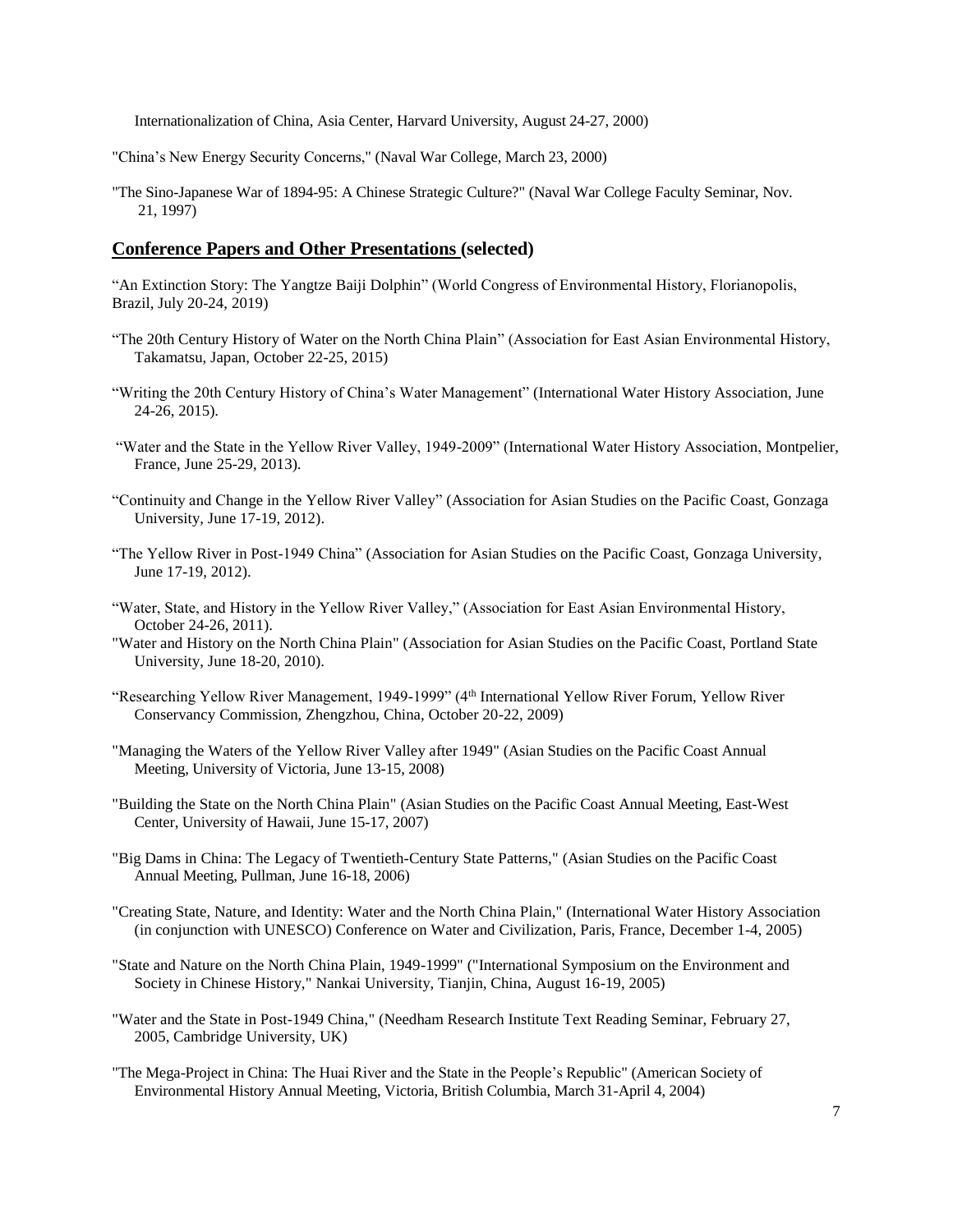- "The Huai River during the Peoples Republic of China" (International Water History Association Bi-Annual Conference, Alexandria, Egypt, December 9-12, 2003)
- "Chinese Cinema of the 1950s: A Faculty-Student Roundtable" (Western Conference of the Association of Asian Studies Annual Meeting, Phoenix, October 9-11, 2003)
- "Floods, Drought, and Pollution: The State and the Huai River in Communist China" (Asian Studies on the Pacific Coast Annual Meeting, Honolulu, June 19-22, 2003)
- "Controlling the Waters: The Huai River and the Chinese Nationalist Government, 1927-1937" (International Water History Association Bi-Annual Conference, Bergen, Norway, August 9-12, 2001).
- "China's Water Resources: On the Precipice?  $(7<sup>th</sup> International Interdisciplinary Conference on the Environment,$ San Francisco, July 2-4, 2001).
- "China in the 'Pacific Century'" (International Studies Series, "Pacific Century," Clark University, Dec. 4, 1999)
- "The Other Communist Cold War Power: China" (Seminar on the Cold War, Tufts University, Oct. 22, 1996)
- "Zhang Jian yu Huaihe: siren de ziben yu Jiangsu sheng beiyang zhengfu shiqide nongye jingji fazhan" [Zhang Jian and the Huai River: Private Capital and Economic Development in Jiangsu Province], paper delivered at the Second International Symposium on Zhang Jian (Nanjing University, August 30 - September 2, 1995)
- "The Huai River and the State in the Nanjing Decade," paper delivered at the 1994 Meeting of the Midwest Conference on Asian Affairs (Western Illinois University, Sept. 23-25, 1994)

#### **Community and Public Presentations/Seminars**

- Co-Director, NEH Landmarks in American History Project: "Grand Coulee: Intersections of Modernity and Indigenous Cultures," (two one-week K-12 teacher training workshops, July 16-July 31, 2017, Eastern Washington University).
- "Making the Mountains Bow and the Rivers Yield: Engineering China's Yellow River" (Honors SmartTalk Lecture Series. February 10, 2016)
- "When the River Runs Clear: Water in Contemporary China" (UA Humanities Week, UA, October 9, 2015)
- "Global Perspectives in Modern Chinese History," (Keynote, "China in the 21st Century: The Pivot and the Sail," Juneau World Affairs Council 2013 Forum, March 8, 2013).
- "The Environment and Resources of China," "China in the 21st Century: The Pivot and the Sail," Juneau World Affairs Council 2013 Forum, March 9, 2013).
- "China In Africa: Savior or Exploiter," K-12 Teacher Training Workshop, WSU Asia Program and University of Washington East Asia Resource Center, May 13, 2011.
- Participant, "Chinese Technology Innovation Workshop" (Pacific Northwest National Labs, August 4-5, 2010, Seattle, WA)
- "Current Attitudes and Popular Nationalism in China Toward Japan and the US," K-12 Teacher Training Workshop, WSU Asia Program and University of Washington East Asia Resource Center, May 15, 2010
- Session Chair: "Water Rights, Water Markets, and Water-Saving Societies" ("The 3rd International Forum on Yellow River Management," Dongying, China, October 16-19, 2007)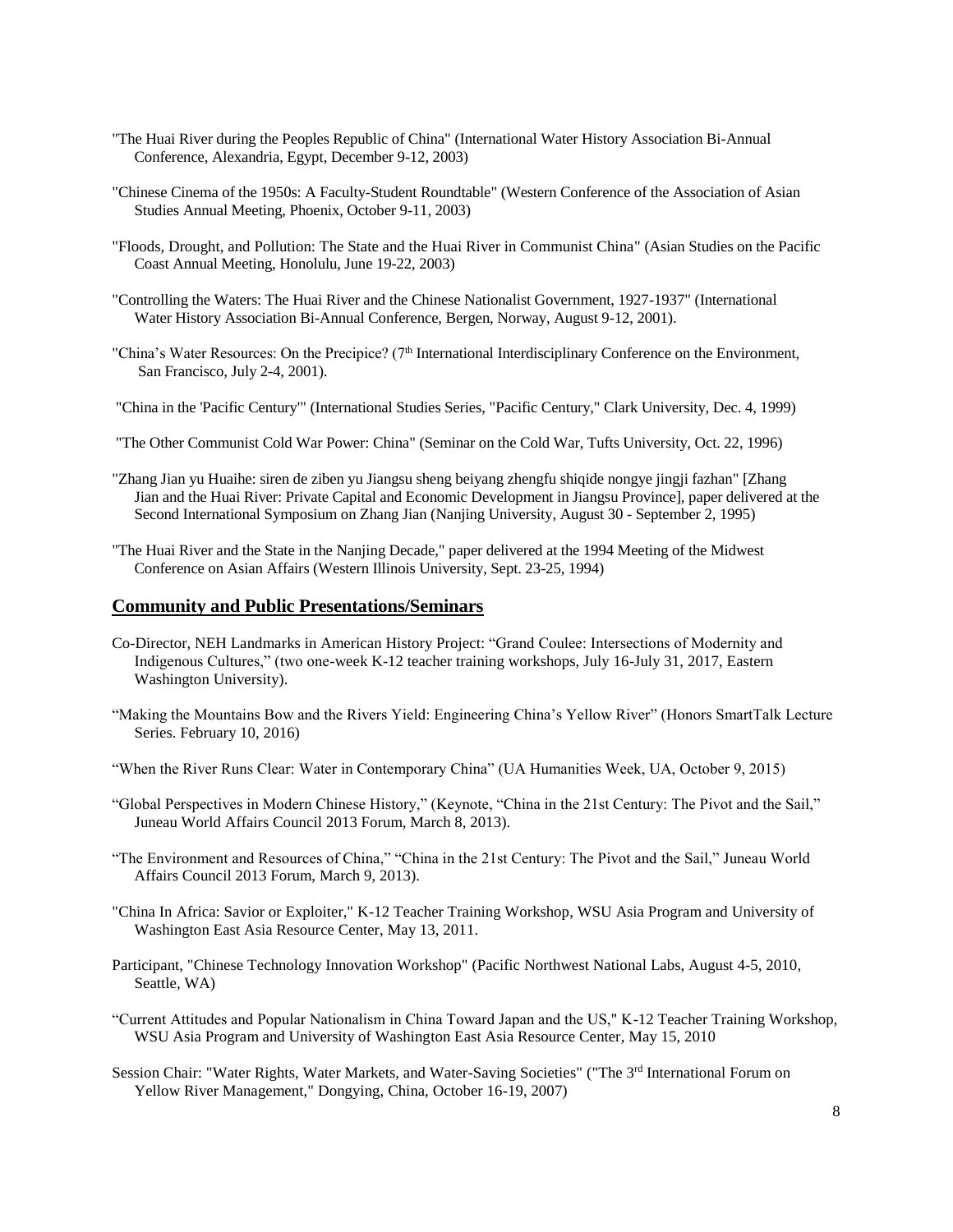- "(Mis)Understanding the Other: Sino-American Relations in Historical Perspective," K-12 Teacher Training Workshop, Spokane, Washington, April 21, 2007.
- "Chinese Culture and Economy: A Historical Perspective" (presentation to Nike Asia Pacific Network, Beaverton, Oregon, May 5, 2004)
- "Chinese Families and Little Emperors," (2004 Social Studies Leadership Retreat, Washington State Council for the Social Sciences, Lake Chelan, Washington, March 12-14, 2004)
- "Modern China" (Five College Center Program on East Asia in the Primary and Secondary Curricula, February 21, March 15, 2001)

## **Additional Study, Research and Teaching Experience Abroad**

| 2006-10      | research in Taiwan, Beijing, Zhengzhou, etc. (various trips)                                 |
|--------------|----------------------------------------------------------------------------------------------|
| $2005$ (sp)  | Andrew Mellon Visiting Fellow, Needham Research Institute (Cambridge, UK)                    |
| $1996$ (sum) | Visiting Scholar - Institute of Modern History, Academia Sinica (Taipei, Taiwan)             |
| 1995 $(sum)$ | Visiting Scholar - Institute of Modern History, Academia Sinica (Taipei, Taiwan)             |
| 1994 (sum)   | Visiting Researcher - Nanjing University                                                     |
| 1993 $(sum)$ | Visiting Researcher - Nanjing University                                                     |
| 1992 $(sum)$ | Visiting Researcher - Shanghai Academy of Social Sciences, Nanjing University                |
| 1991-1992    | Intensive Chinese language study at the Stanford Center (Taipei, Taiwan)                     |
| 1987-1988    | Instructor of English at the Tianjin Textile Engineering College (Tianjin, China)            |
| 1986-1987    | Intensive Chinese language study at the Tianjin Foreign Languages Institute (Tianjin, China) |
|              |                                                                                              |

#### **Professional Activities and Memberships**

| 2019-     | Vice-Chair, Joint International Water Association and International Water History Association                                                                                                      |
|-----------|----------------------------------------------------------------------------------------------------------------------------------------------------------------------------------------------------|
|           | Specialist Group on Water in Ancient Civilizations                                                                                                                                                 |
| $2015 -$  | Executive Council, International Water History Association                                                                                                                                         |
| $2007 -$  | Board of Editors, Water History                                                                                                                                                                    |
| 2015-17   | Executive Committee, Association for East Asian Environmental History                                                                                                                              |
| 2013-2016 | Committee on Committees, Association for Asian Studies (AAS elected position)                                                                                                                      |
| 2015      | Grant Review Panel, National Endowment for the Humanities, "Bridging Cultures through Film"                                                                                                        |
| 2012-13   | Program Committee, International Water History Association Conference, Montpelier, France, June<br>25-29, 2013.                                                                                    |
| 2011-13   | Advisory Board, Confucian Institute of Washington State                                                                                                                                            |
| 2012      | Scholar Escort, United States Senate US-China Working Group, Congressional Chiefs of Staff<br>Delegation to China (in collaboration with Chinese People's Institute on Foreign Affairs)            |
| 2006-11   | Board of Directors, Asian Studies on the Pacific Coast (ASPAC), regional body of the<br>Association for Asian Studies (AAS)                                                                        |
| 2009-11   | President, Asian Studies on the Pacific Coast (ASPAC), regional body of Association for Asian<br>Studies (AAS)                                                                                     |
| 2010      | Program Committee, Association of East Asian Environmental History Conference, Academia Sinica,<br>Taipei, Taiwan, October 2011                                                                    |
| 2009      | Program Evaluator for Japan's Ministry of Education (Center of Excellence grant to Kyoto University<br>for five-year funded project on "In Search of Sustainable Humanosphere in Asia and Africa") |
| 2009      | Grant Review Panel Member, National Endowment for the Humanities, Historic Preservation<br>Program                                                                                                 |
| 2008      | Grant Review Panel Member, National Endowment for the Humanities, Teaching Development<br>Fellowships Program                                                                                      |

National Committee on United States-China Relations (member)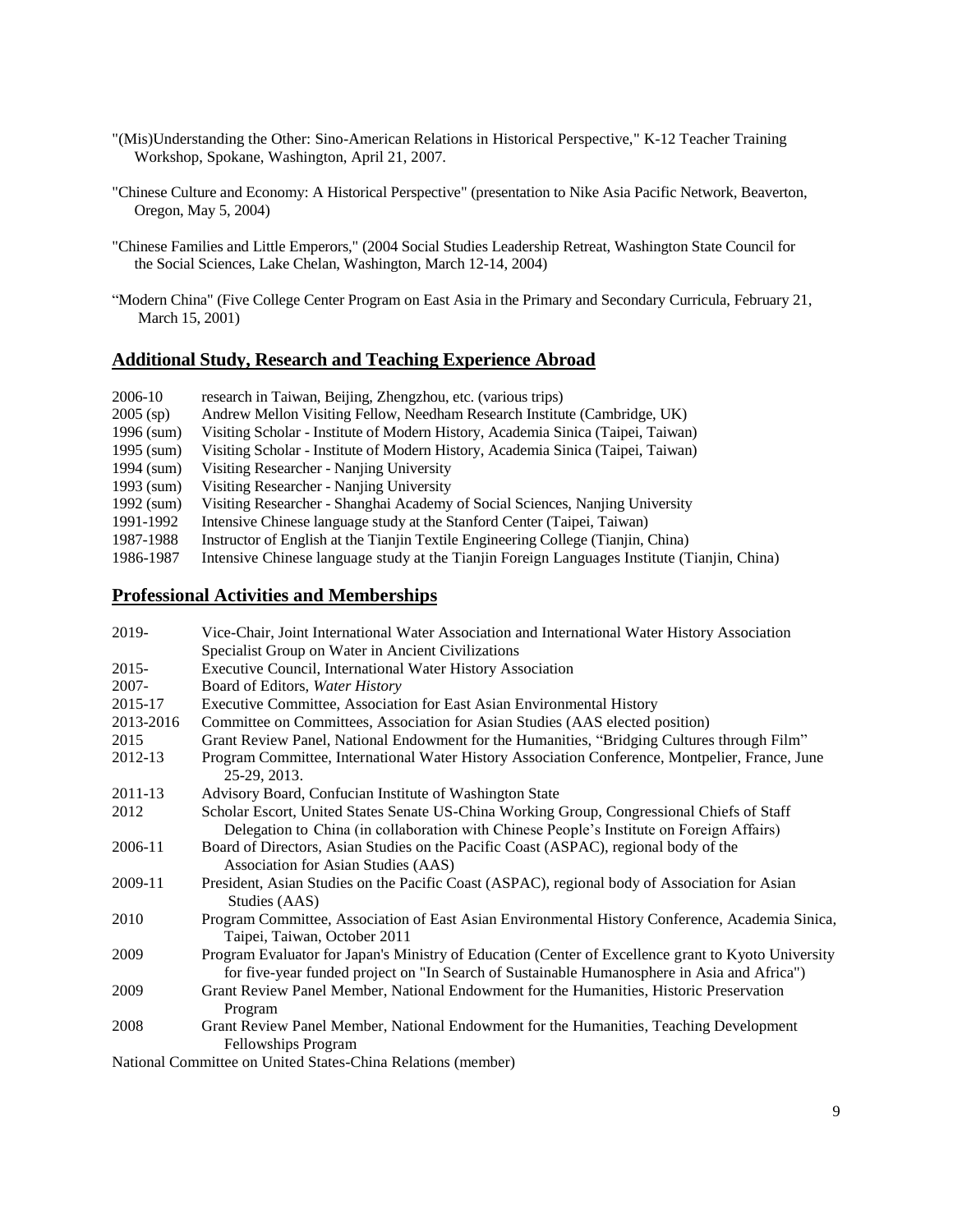Association for Asian Studies (member) American Society of Environmental History (member) International Water History Association (member)

# **Academic Service and Activities (selected)**

| 2019-        | UA Honors College Faculty Advisory Council                                                                                                                                                                                                                                            |
|--------------|---------------------------------------------------------------------------------------------------------------------------------------------------------------------------------------------------------------------------------------------------------------------------------------|
| 2016-        | Faculty Associate, Udall Center for Public Policy Research                                                                                                                                                                                                                            |
| 2017-2018    | UA Task Force on Global Education and Research                                                                                                                                                                                                                                        |
| 2017-2018    | UA Strategic Plan Committee on Global/International Activities                                                                                                                                                                                                                        |
| 2017-2019    | <b>UA Research Policy Committee</b>                                                                                                                                                                                                                                                   |
| 2017 (fall)  | UA Department of History, Undergraduate Curriculum Committee                                                                                                                                                                                                                          |
| 2016-19      | <b>UA Faculty Senate Executive Committee</b>                                                                                                                                                                                                                                          |
| 2015-19      | UA Faculty Senate (At-Large Member)                                                                                                                                                                                                                                                   |
| 2015-18      | Global and Transnational Advisory Committee (College of Social and Behavioral Sciences)                                                                                                                                                                                               |
| 2016-17      | Organizing Committee, "Science Diplomacy and Policy" (February 22-24)                                                                                                                                                                                                                 |
| 2014-16      | East Asian Studies Admissions Committee                                                                                                                                                                                                                                               |
| 2014-16      | East Asian Studies Financial Aid Committee                                                                                                                                                                                                                                            |
| 2014-16      | East Asian Studies Awards Committee                                                                                                                                                                                                                                                   |
| 2014-16      | East Asian Studies Undergraduate Curriculum Revision Committee                                                                                                                                                                                                                        |
| 2014-15      | Search Committee, Premodern Chinese Literature (UA East Asian Studies Department)                                                                                                                                                                                                     |
| 2012-13      | Co-chair, WSU Strategic Plan Draft Committee                                                                                                                                                                                                                                          |
| 2013         | WSU New Faculty Seed Grant Competition, Arts and Humanities Review Panel                                                                                                                                                                                                              |
| 2011         | WSU New Faculty Seed Grant Competition, Arts and Humanities Review Panel                                                                                                                                                                                                              |
| 2011         | Search Committee, Director of Global Learning (International Programs)                                                                                                                                                                                                                |
| May 2011     | Organizer, "China in the World: China and Africa" (K-12 Teacher Training Workshop, WSU                                                                                                                                                                                                |
|              | Asia Program and University of Washington East Asia Resource Center, May 13, 2011)                                                                                                                                                                                                    |
| 2010-        | Steering Committee, Institute for Global Innovation Studies (WSU College of Liberal Art)                                                                                                                                                                                              |
| 2010-        | Steering Committee, WSU Sustainability Across the Curriculum Committee                                                                                                                                                                                                                |
| June 2010    | Participant, American Association of Colleges and Universities (AAC&U) Summer Institute on                                                                                                                                                                                            |
|              | General Education and Assessment (Burlington, VT, June 4-9, 2010)                                                                                                                                                                                                                     |
| May 2010     | Organizer, "China in the World: Sino-Japan Relations" (K-12 Teacher Training Workshop, WSU<br>Asia Program and University of Washington East Asia Resource Center, May 15, 2010)                                                                                                      |
| April 2010   | Member, Advisory Committee of Endowed Buchanan Scholarships/Professorships (WSU English<br>Department                                                                                                                                                                                 |
| March 2010   | WSU Foundation New Faculty Seed Grant Competition Arts and Humanities Review Panel                                                                                                                                                                                                    |
| 2009-        | Executive Committee, Center for Environmental Research, Education, and Outreach                                                                                                                                                                                                       |
| 2009-        | <b>International Programs Advisory Committee</b>                                                                                                                                                                                                                                      |
| 2009-        | Executive Board, Thomas S. Foley Institute for Public Policy and Public Service                                                                                                                                                                                                       |
| 2009-        | <b>Graduate Mentors Academy</b>                                                                                                                                                                                                                                                       |
| 2008-2012    | Global Studies Advisory Committee                                                                                                                                                                                                                                                     |
| October 2009 | Transformational Leadership and Training (TiLT) (nominated by CLA Dean)                                                                                                                                                                                                               |
| 2008-2009    | Search Committee, Modern Japanese History                                                                                                                                                                                                                                             |
| 2008-9       | Director, History Dept. Graduate Studies Committee                                                                                                                                                                                                                                    |
| 2008-2009    | Search Committee, Director and Vice-Provost for International Programs                                                                                                                                                                                                                |
| April 2008   | Organizer, "China in the News" (K-12 Teacher Training Workshop, WSU Asia Program and                                                                                                                                                                                                  |
|              | University of Washington East Asia Resource Center, Spokane, April 19, 2007)                                                                                                                                                                                                          |
| April 2008   | Organizer, "Columbia Valley Undergraduate Asian Studies Research Symposium"                                                                                                                                                                                                           |
| April 2008   | Organizer, "China Town Hall" (two-part program in conjunction with National Committee on<br>U.S- China Relations, webcast: "China in the 2008 Presidential and Congressional lections"<br>(Norman Ornstein, American Enterprise Institute), "Asia, America, and the Transformation of |
|              | Geopolitics" (Pullman lecture, Dr. William Overholt, Rand Institute)                                                                                                                                                                                                                  |
| 2005-2008    | Member WSU Department of History Planning Committee (elected)                                                                                                                                                                                                                         |
| April 2007   | Organizer, "US-Asia Relations in Historical and Contemporary Perspective" (K-12 Teacher<br>Training Workshop, WSU Asia Program and University of Washington East Asia Resource                                                                                                        |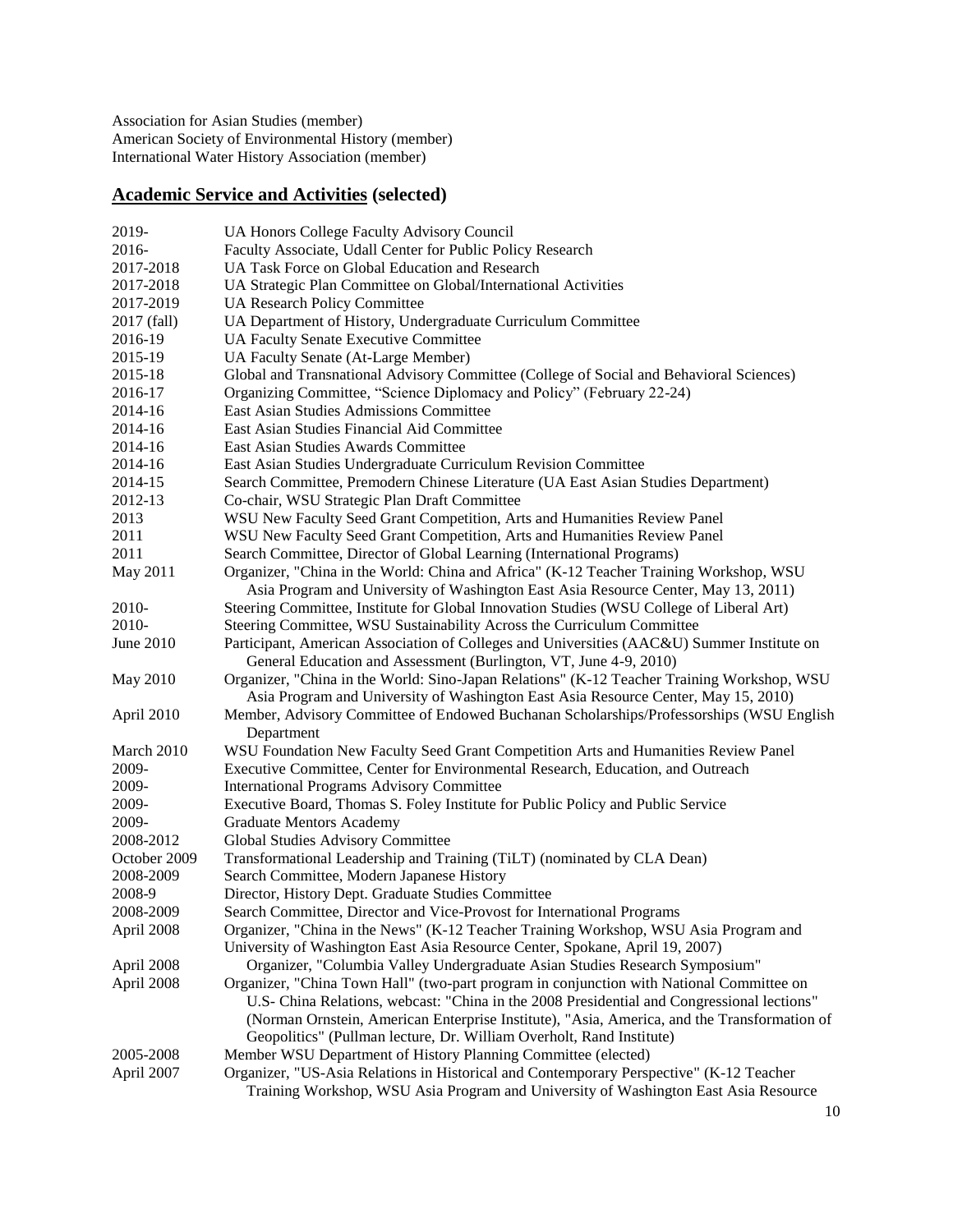|                | Center, Spokane, April 21, 2007)                                                                                                                                                                                                                                                                                                |
|----------------|---------------------------------------------------------------------------------------------------------------------------------------------------------------------------------------------------------------------------------------------------------------------------------------------------------------------------------|
| March 2007     | Member, WSU Foundation New Faculty Seed Grant Competition Arts/Humanities Review Panel                                                                                                                                                                                                                                          |
| 2006-2007      | Organizer, "Contemporary China Series" (series of three speakers on contemporary China funded                                                                                                                                                                                                                                   |
|                | by the National Committee on US-China Relations)                                                                                                                                                                                                                                                                                |
| 2006-2007      | Search Committee, WSU Dean of Libraries                                                                                                                                                                                                                                                                                         |
| 2006-2007      | Search Committee, Renaissance/Reformation Position, Dept. of History, WSU                                                                                                                                                                                                                                                       |
| 2006-2007      | Mentor, Achievers Scholars Program                                                                                                                                                                                                                                                                                              |
| September 2006 | Organizer, "Managing the US-China Relationship" (Spokane, September 13; day-long/three-part<br>program featuring Hank Levine, U.S. Department of Commerce and Joe Borich, Washington<br>State China Relations Council; in collaboration with the Spokane World Affairs Council and<br>the Spokane International Trade Alliance) |
| Summer, 2006   | Member, Honors Committee on Revising History 198 (WSU Honors College)                                                                                                                                                                                                                                                           |
| 2005-2007      | WSU Foundation New Faculty Seed Grant Competition, Arts and Humanities Review Panel                                                                                                                                                                                                                                             |
| 2005-2006      | Co-Chair, ASPAC (Association for Asian Studies-Pacific Coast) Conference Organizing<br>Committee (Pullman, June 17-19, 2006)                                                                                                                                                                                                    |
| June 2006      | Organizer, "Legacies of Imperialism in China" (K-12 Teacher Training Workshop, WSU Asia<br>Program and University of Washington East Asia Resource Center, June 18, 2006)                                                                                                                                                       |
| April 2006     | Organizer, "Columbia Valley Undergraduate Asian Studies Research Symposium (WSU, April<br>21-22, 2005)                                                                                                                                                                                                                          |
| March 2006     | WSU Foundation New Faculty Seed Grant Competition Arts and Humanities Review Panel                                                                                                                                                                                                                                              |
| 2005-2006      | Participant, "Faculty Development Series" (Sponsored by Office of Research and Office of Grant<br>and Research Development) (nominated by CLA)                                                                                                                                                                                  |
| Summer 2005    | CLA Representative, Regents Scholars Receptions (Camas, Walla Walla)                                                                                                                                                                                                                                                            |
| Spring, 2005   | Organizer, "China's 21 <sup>st</sup> Century Challenges" (K-12 Teacher Training Workshop, WSU and UW<br>East Asia Resource Center, April 22-23, 2005                                                                                                                                                                            |
| March 2005     | WSU Foundation New Faculty Seed Grant Competition Arts and Humanities Review Panel                                                                                                                                                                                                                                              |
| 2004-2005      | Search Committee, South Asia Position, Dept. of History, WSU                                                                                                                                                                                                                                                                    |
| Fall, 2004     | Member, WSU History Department Planning Committee                                                                                                                                                                                                                                                                               |
| 2003-2004      | Search Committee, Public History Position, Dept. of History, WSU                                                                                                                                                                                                                                                                |
| 2002 - 2004    | WSU Department of History's Committee on Undergraduate Curriculum and Instruction                                                                                                                                                                                                                                               |
| Spring, 2002   | <b>Assumption College Faculty Senate</b>                                                                                                                                                                                                                                                                                        |
| 2001-2002      | <b>Assumption College Faculty Development Committee</b>                                                                                                                                                                                                                                                                         |
| 1997-1998      | Clark University Department of History's Ad-hoc Committee on Reforming the Major                                                                                                                                                                                                                                                |

# **Courses Taught (at WSU and UA)**

| "Introduction to History"                                          |
|--------------------------------------------------------------------|
| HIST/EAS 270 "Modern East Asia"                                    |
| HIST/EAS 460 "Environmental History of East Asia"                  |
| CHIN/HIST 476 "Modern China"                                       |
| CHIN/HIST 373 "Communist China"                                    |
| "Chinese Civilization"                                             |
| "Experience and Memory: Remembering Youth"                         |
| "Dimensions of Globalization: States, Societies, and Institutions" |
| "The East is Red: The Life and Times of Mao Zedong"                |
| "Asia in the Pacific Northwest"                                    |
| "Introduction to East Asian Cultures"                              |
| "Chinese Civilization"                                             |
| "From Mao to Deng: China since 1949"                               |
| "Revolutionary China" (conjoint course)                            |
| "History of East Asian Economic Development since 1945"            |
| "History of Technology and Social Change"                          |
| "Global Environmental History"                                     |
| "Field Course in Modern Chinese History" (graduate course)         |
|                                                                    |